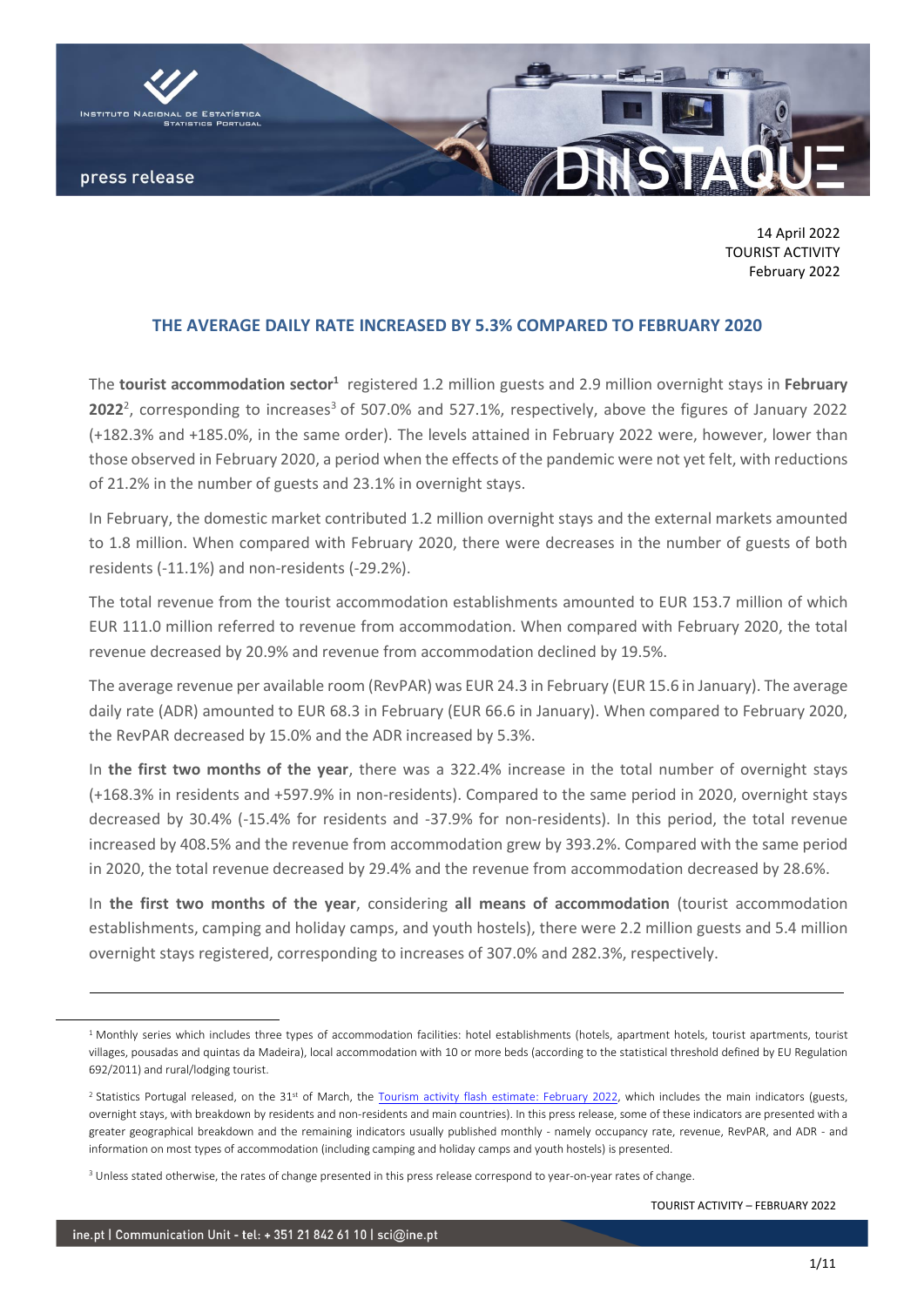

|                                             |                 |              | January 2022                    |             | February 2022               | <b>Jan - Feb 22</b> |                                 |  |
|---------------------------------------------|-----------------|--------------|---------------------------------|-------------|-----------------------------|---------------------|---------------------------------|--|
| <b>Global preliminary results</b>           | Unit            | <b>Value</b> | Year-on-year<br>change rate (%) | Value       | Year-on-year<br>change rate | <b>Value</b>        | Year-on-year<br>change rate (%) |  |
| Guests                                      | 10 <sup>3</sup> | 849.1        | 182.3                           | 1 2 4 9 . 4 | 507.0                       | 2098.5              | 314.2                           |  |
| Residents in Portugal                       | $\mathbf{H}$    | 501.0        | 121.8                           | 673.5       | 286.1                       | 1 1 7 4 .5          | 193.4                           |  |
| Residents abroad                            | $\mathbf{u}$    | 348.1        | 364.6                           | 575.9       | 1734.4                      | 924.0               | 769.2                           |  |
| Overnight stays                             | 10 <sup>3</sup> | 1988.9       | 185.0                           | 2937.2      | 527.1                       | 4926.1              | 322.4                           |  |
| Residents in Portugal                       | $\mathbf{u}$    | 851.4        | 103.0                           | 1 1 5 5 . 4 | 251.8                       | 2 0 0 6.8           | 168.3                           |  |
| Residents abroad                            | $\mathbf{u}$    | 1 1 3 7 . 4  | 308.6                           | 1781.9      | 1173.3                      | 2919.3              | 597.9                           |  |
| Average stay                                | no. of nights   | 2.34         | 1.0                             | 2.35        | 3.3                         | 2.35                | 2.0                             |  |
| Residents in Portugal                       | $\mathbf{u}$    | 1.70         | $-8.5$                          | 1.72        | $-8.9$                      | 1.71                | $-8.6$                          |  |
| Residents abroad                            | $\mathbf{u}$    | 3.27         | $-12.1$                         | 3.09        | $-30.6$                     | 3.16                | $-19.7$                         |  |
| Net bed occupancy rate                      | %               | 18.5         | 9.1 p.p.                        | 29.1        | 20.5 p.p.                   | 23.6                | 14.6 p.p.                       |  |
| Net bedroom occupancy rate                  | %               | 23.4         | 10.4 p.p.                       | 35.5        | 23.2 p.p.                   | 29.3                | 16.6 p.p.                       |  |
| Total revenue                               | EUR $10^6$      | 106.8        | 226.9                           | 153.7       | 728.4                       | 260.5               | 408.5                           |  |
| Revenue from accommodation                  |                 | 76.1         | 221.9                           | 111.0       | 676.6                       | 187.0               | 393.2                           |  |
| RevPAR (Average revenue per available room) | <b>FUR</b>      | 15.6         | 120.6                           | 24.3        | 318.4                       | 19.8                | 203.0                           |  |
| ADR (Average Daily Rate)                    | $\mathbf{H}$    | 66.6         | 22.4                            | 68.3        | 44.8                        | 67.6                | 31.4                            |  |

### Figure 1. Global results of the tourist accommodation sector

### The domestic and the external markets kept growing in February

In February 2022, the tourist accommodation sector accounted for 1.2 million guests and 2.9 million overnight stays, corresponding to increases of 507.0% and 527.1% respectively (+182.3% and +185.0% in January, in the same order). Compared with February 2020, the number of guests decreased by 21.2% and that of overnight stays declined by 23.1%.

The domestic market contributed 1.2 million overnight stays and increased by 251.8%. The external markets were predominant (share of 60.7%) and amounted to 1.8 million overnight stays (+1,173.3%). Compared to February 2020, there were decreases in the number of overnight stays of residents (-11.1%) and non-residents (-29.2%).

In the first two months of the year, there was a 322.4% increase in total overnight stays (+168.3% in residents and +597.9% in non-residents). Compared to the same period in 2020, the number of overnight stays decreased by 30.4% (-15.4% in residents and -37.9% in non-residents).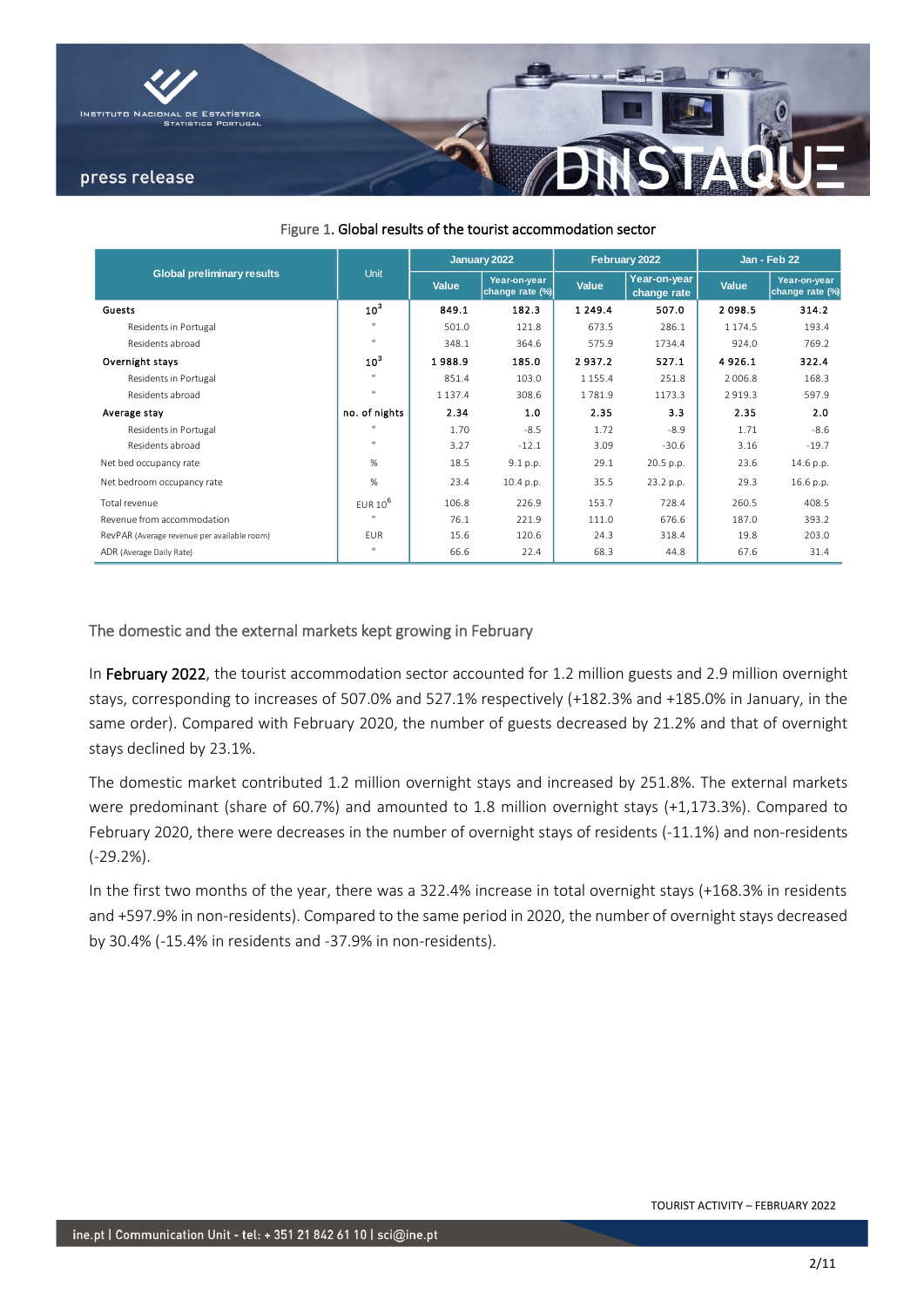

Figure 2. Overnight stays of residents and non-residents in tourist accommodation establishments, by months – cumulative sum



### A sharp increase in the number of overnight stays in all regions

In February, there were increases in the number of overnight stays in all regions. AM Lisboa accounted for 29.2% of all overnight stays, followed by Algarve (20.3%), Norte (18.1%), and RA Madeira (13.5%).

When compared with February 2020, all regions registered a decrease in the number of overnight stays, worth noting the outcome in Algarve (-29.3%), RA Açores, and RA Madeira (-26.5% for both). Regarding overnight stays of residents, RA Madeira was the only region to register an increase in overnight stays (+17.8%), with the decrease in Algarve (-20.7%) being noteworthy. In terms of overnight stays spent by non-residents, decreases of over 20% were recorded in all regions, more so in RA Açores (-45.4%) and Centro (-35.8%).

|                |        |                                      | <b>Total of overnight stavs</b> |                                   |             |                                      | Overnight stavs from residents |                                     | Overnight stavs from non residents |                                    |              |                                     |  |
|----------------|--------|--------------------------------------|---------------------------------|-----------------------------------|-------------|--------------------------------------|--------------------------------|-------------------------------------|------------------------------------|------------------------------------|--------------|-------------------------------------|--|
| <b>NUTS II</b> | Feb 22 |                                      | Jan - Feb 22                    |                                   | Feb 22      |                                      | Jan - Feb 22                   |                                     | Feb 22                             |                                    | Jan - Feb 22 |                                     |  |
|                | Value  | $Y$ -o- $Y$<br>change<br>rate $(% )$ | Value                           | $Y$ -o-v<br>change<br>rate $(96)$ | Value       | $Y$ -o- $Y$<br>change<br>rate $(% )$ | Value                          | $Y$ -o- $Y$<br>change<br>rate $(%)$ | Value                              | $Y$ -0- $Y$<br>change rate<br>(96) | Value        | $Y$ -o- $Y$<br>change<br>rate $(%)$ |  |
| Portugal       | 2937.2 | 527.1                                | 4926.1                          | 322.4                             | 1 1 5 5 . 4 | 2518                                 | 2006.8                         | 168.3                               | 1781.9                             | 1 1 7 3 3                          | 2919.3       | 597.9                               |  |
| Norte          | 531.7  | 423.5                                | 879.0                           | 267.6                             | 285.5       | 237.6                                | 497.9                          | 159.6                               | 246.2                              | 1349.2                             | 381.1        | 704.4                               |  |
| Centro         | 335.6  | 399.6                                | 588.8                           | 256.7                             | 255.0       | 375.3                                | 451.0                          | 238.1                               | 80.5                               | 495.9                              | 137.8        | 335.1                               |  |
| AM Lisboa      | 857.1  | 569.3                                | 1404.7                          | 339.8                             | 256.3       | 193.2                                | 453.8                          | 126.1                               | 600.8                              | 1378.0                             | 951.0        | 700.7                               |  |
| Alentejo       | 139.5  | 244.9                                | 235.6                           | 164.8                             | 103.3       | 215.2                                | 177.2                          | 154.8                               | 36.2                               | 371.5                              | 58.4         | 200.4                               |  |
| Algarve        | 596.6  | 797.5                                | 941.2                           | 443.9                             | 133.2       | 298.7                                | 220.9                          | 187.9                               | 463.4                              | 1 3 0 1 . 3                        | 720.4        | 647.7                               |  |
| RA Acores      | 79.9   | 236.9                                | 138.1                           | 198.7                             | 57.7        | 170.8                                | 96.3                           | 142.6                               | 22.2                               | 820.7                              | 41.8         | 539.3                               |  |
| RA Madeira     | 396.8  | 869.6                                | 738.6                           | 449.9                             | 64.4        | 320.3                                | 109.7                          | 203.5                               | 332.5                              | 1 1 9 8 . 0                        | 628.8        | 540.6                               |  |

## Figure 3. Overnight stays in tourist accommodation establishments, by NUTS II regions

## In February, the municipality of Lisboa concentrated more than 1/4 of all overnight stays spent by nonresidents

In February, Lisboa accounted for 647.2 thousand overnight stays (22.0% of the total). Compared to February 2020, the number of overnight stays decreased by 25.2% (-12.9% concerning residents and -28.0% regarding

TOURIST ACTIVITY – FEBRUARY 2022

Unit:  $10<sup>3</sup>$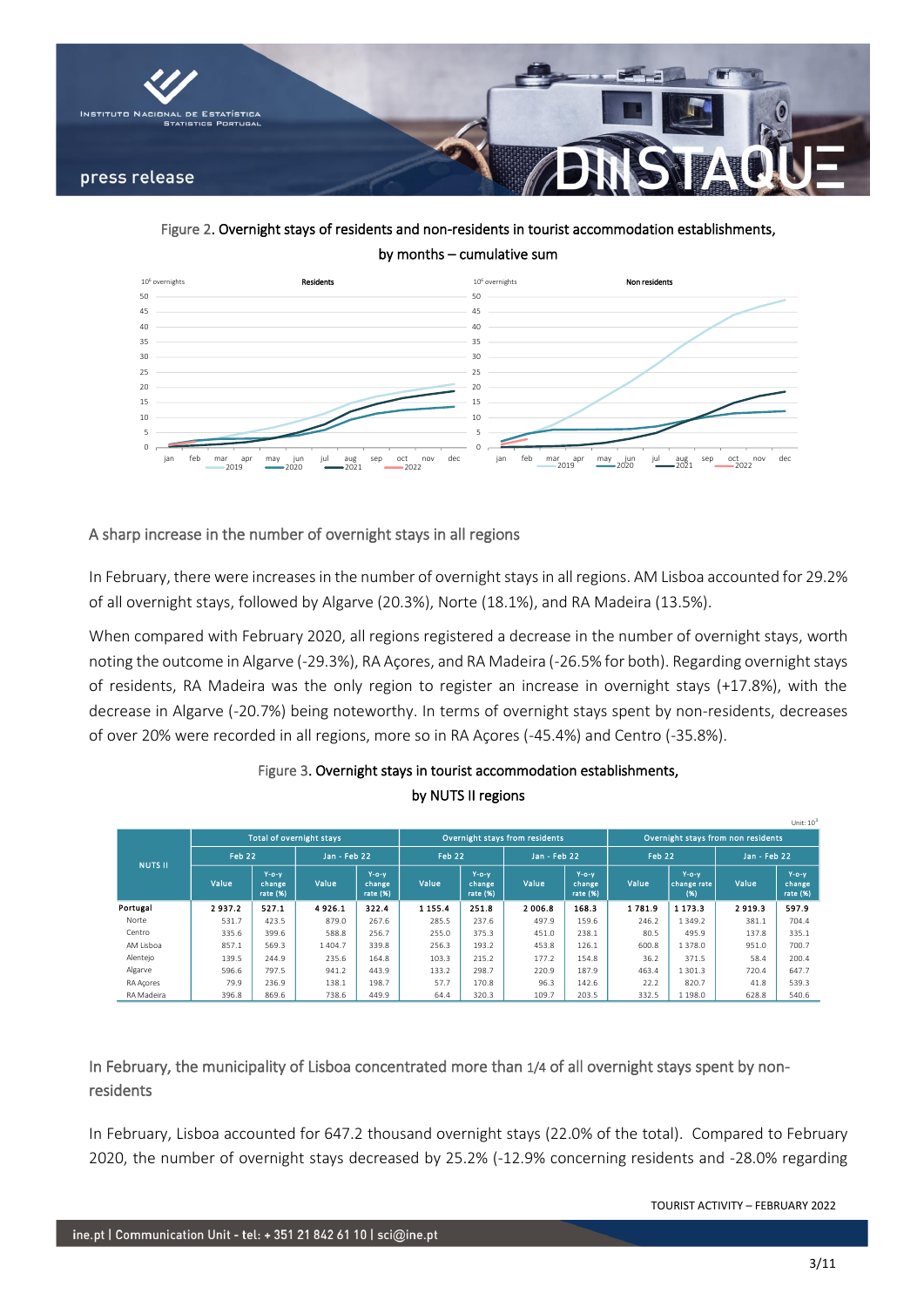

non-residents). The municipality of Lisboa concentrated 28.5% of the total overnight stays spent by nonresidents registered in the country in February 2022.

Funchal (10.0% of the total) accounted for 293.1 thousand overnight stays in February. When compared with February 2020, there was a reduction of 27.5% (+26.9% in residents and -33.2% in non-residents).

In the municipality of Porto (7.0% of the total), the number of overnight stays amounted to 206.3 thousand. Compared to February 2020, there was a reduction of 25.2% (-7.6% in residents and -30.4% in non-residents).



Figure 4. Overnight stays in tourist accommodation establishments by main<sup>4</sup> municipalities

## The net bed occupancy rates increased

In February, the net bed occupancy rate in tourist accommodation establishments (29.1%) increased by 20.5 p.p. (+9.1 p.p. in January). In February 2020, the net bed occupancy rate had been 35.2%.



Figure 5. Net bed occupancy rate in tourist accommodation establishments

<sup>4</sup> According to the provisional results concerning overnight stays in 2021.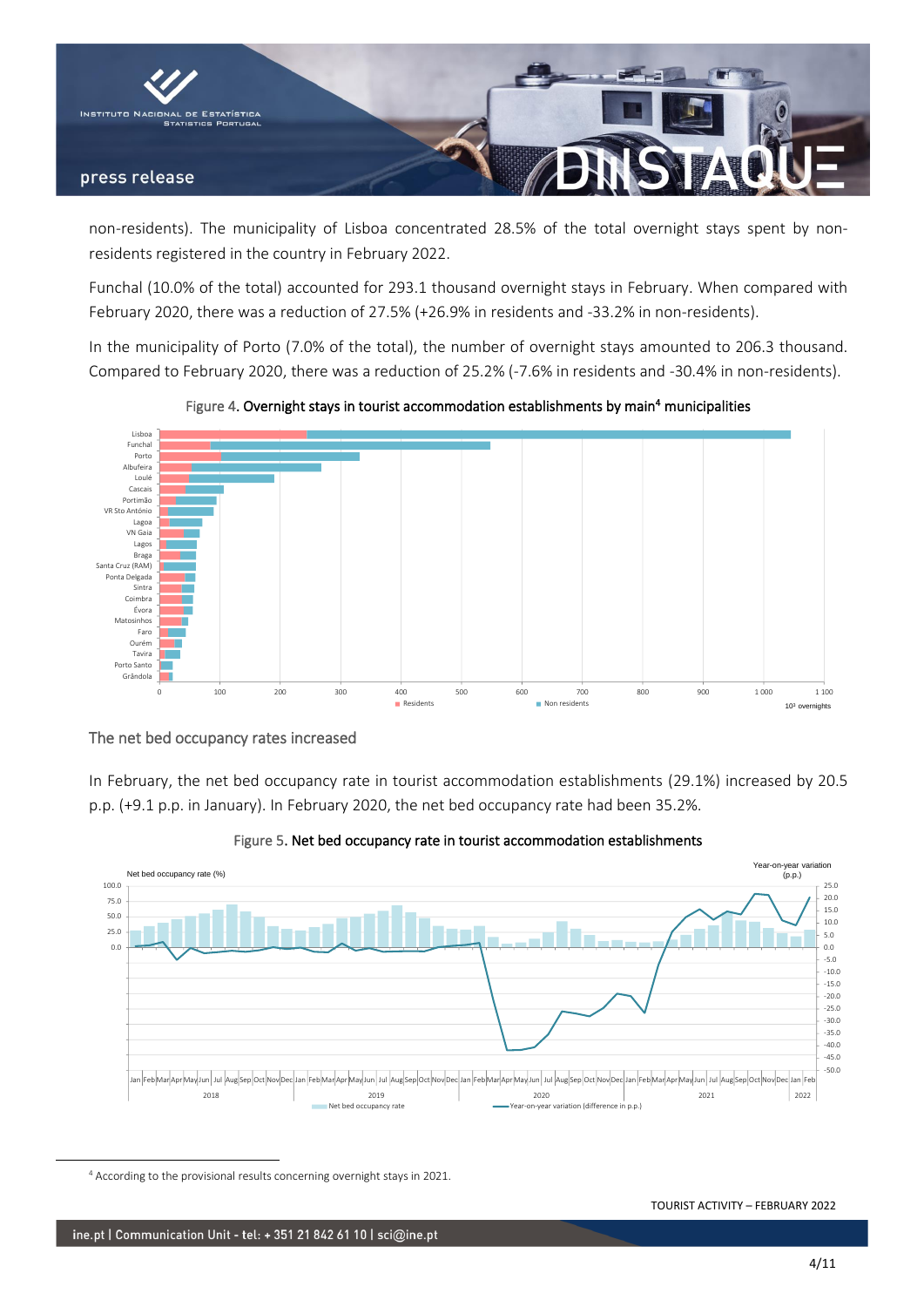

In February, the highest net bed occupancy rates were registered in RA Madeira (44.5%) and AM Lisboa (35.1%). These two regions also accounted for the highest increases in this indicator (+35.2 p.p. and +25.7 p.p., respectively).

## Figure 6. Net bed occupancy rate and net bedroom occupancy rate in tourist accommodation establishments, by NUTS II region

|                |               | Net bed occupancy rate          |               |                                    | Net bedroom occupancy rate |                                    |               |                                 |  |  |  |
|----------------|---------------|---------------------------------|---------------|------------------------------------|----------------------------|------------------------------------|---------------|---------------------------------|--|--|--|
|                |               | Feb <sub>22</sub>               |               | <b>Jan - Feb 22</b>                |                            | Feb <sub>22</sub>                  |               | <b>Jan - Feb 22</b>             |  |  |  |
| <b>NUTS II</b> | $\frac{9}{6}$ | $Y$ -o-v<br>variation<br>(p.p.) | $\frac{9}{6}$ | $Y$ -o- $V$<br>variation<br>(p.p.) | $\frac{9}{6}$              | $Y$ -o- $V$<br>variation<br>(p.p.) | $\frac{9}{6}$ | $Y$ -o-y<br>variation<br>(p.p.) |  |  |  |
| Portugal       | 29.1          | 20.5                            | 23.6          | 14.6                               | 35.5                       | 23.2                               | 29.3          | 16.6                            |  |  |  |
| Norte          | 27.1          | 17.5                            | 21.6          | 11.9                               | 32.9                       | 19.8                               | 26.6          | 13.4                            |  |  |  |
| Centro         | 21.7          | 13.8                            | 18.5          | 10.6                               | 26.9                       | 15.0                               | 23.1          | 11.8                            |  |  |  |
| AM Lisboa      | 35.1          | 25.7                            | 27.6          | 17.4                               | 42.9                       | 29.4                               | 34.4          | 19.9                            |  |  |  |
| Alentejo       | 22.7          | 11.2                            | 18.9          | 8.2                                | 27.4                       | 10.3                               | 23.3          | 8.2                             |  |  |  |
| Algarve        | 25.8          | 20.3                            | 20.2          | 14.0                               | 33.2                       | 25.4                               | 26.2          | 17.5                            |  |  |  |
| RA Acores      | 23.5          | 11.5                            | 19.9          | 9.1                                | 28.7                       | 11.1                               | 24.5          | 8.5                             |  |  |  |
| RA Madeira     | 44.5          | 35.2                            | 38.9          | 26.8                               | 50.3                       | 38.5                               | 44.1          | 29.5                            |  |  |  |

In February, the net bedroom occupancy rate in tourist accommodation establishments (35.5%) increased by 23.2 p.p. (+10.4 p.p. in January). In February 2020, the net bedroom occupancy rate had been 44.0%.

## Revenue decreased by 20% when compared to February 2020

In February, the total revenue generated in tourist accommodation establishments amounted to EUR 153.7 million and EUR 111.0 million concerning revenue from accommodation. Compared with February 2020, total revenue decreased by 20.9% and revenue from accommodation declined by 19.5%.

In the first two months of the year, the total revenue grew by 408.5% and revenue from accommodation increased by 393.2%. Compared to the same period in 2020, the total revenue decreased by 29.4% and the revenue from accommodation decreased by 28.6%.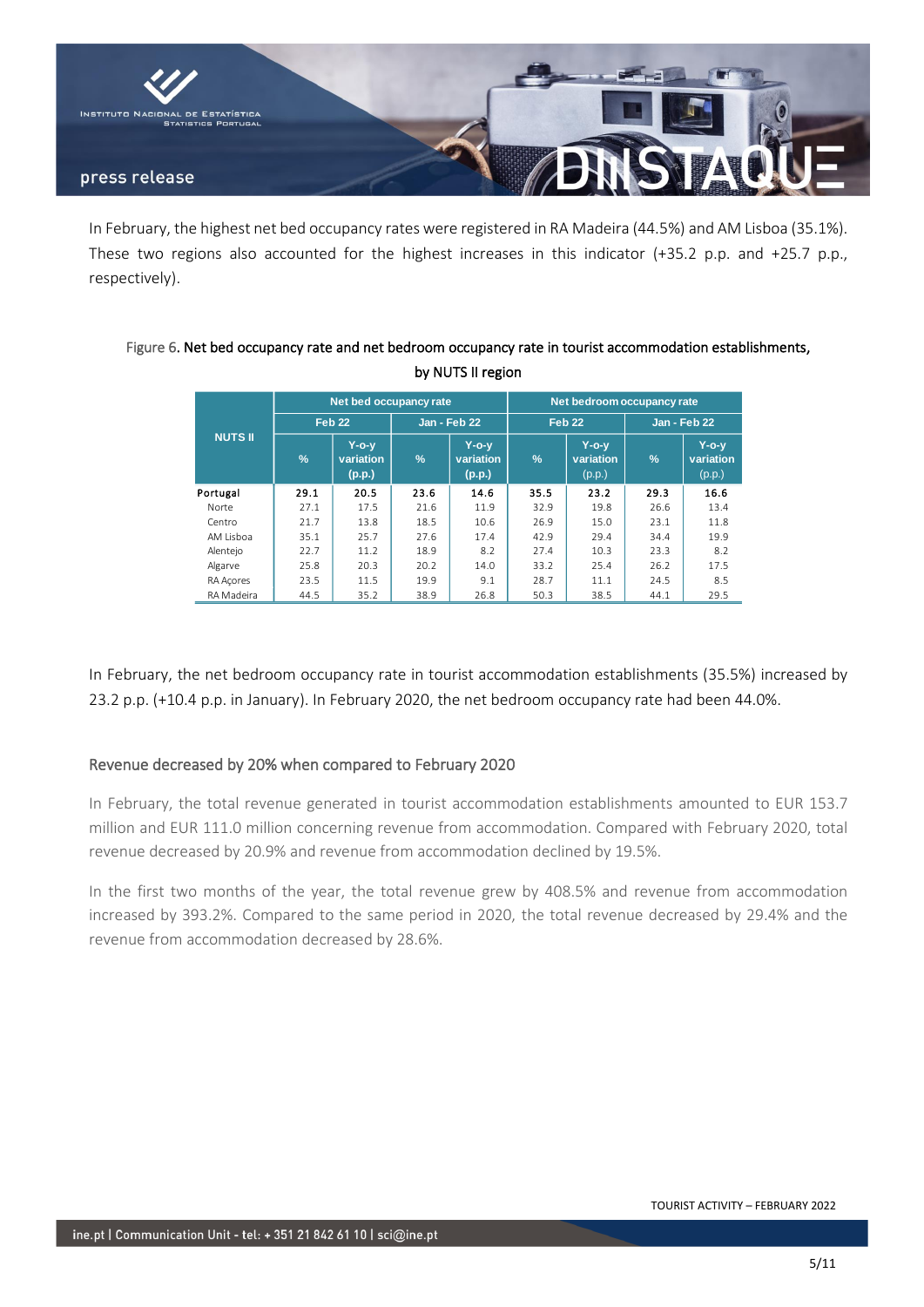

Figure 7. Total revenue and revenue from accommodation in tourist accommodation establishments, by month – cumulative sum



In February, AM Lisboa concentrated 32.4% of total revenue and 34.4% of revenue from accommodation, followed by Norte (18.2% and 18.6%, in the same order), and Algarve (17.5% and 16.1%, respectively).

|                |                     | <b>Total revenue</b>                  |            |                                                                 | <b>Revenue from accommodation</b> |                                       |            |                                   |  |  |  |  |
|----------------|---------------------|---------------------------------------|------------|-----------------------------------------------------------------|-----------------------------------|---------------------------------------|------------|-----------------------------------|--|--|--|--|
|                | Feb <sub>22</sub>   |                                       |            | <b>Jan - Feb 22</b><br>Feb <sub>22</sub><br><b>Jan - Feb 22</b> |                                   |                                       |            |                                   |  |  |  |  |
| <b>NUTS II</b> | EUR 10 <sup>6</sup> | <b>Y-o-y</b><br>change<br>rate $(\%)$ | EUR $10^6$ | $Y$ -o- $V$<br>change<br>rate $(\%)$                            | EUR $10^6$                        | <b>Y-o-y</b><br>change<br>rate $(\%)$ | EUR $10^6$ | $Y$ -o-y<br>change<br>rate $(\%)$ |  |  |  |  |
| Portugal       | 153.7               | 728.4                                 | 260.5      | 408.5                                                           | 111.0                             | 676.6                                 | 187.0      | 393.2                             |  |  |  |  |
| Norte          | 27.9                | 580.8                                 | 46.4       | 355.3                                                           | 20.7                              | 540.1                                 | 34.0       | 336.9                             |  |  |  |  |
| Centro         | 16.0                | 523.5                                 | 28.5       | 302.5                                                           | 11.9                              | 458.1                                 | 21.1       | 281.6                             |  |  |  |  |
| AM Lisboa      | 49.8                | 894.4                                 | 82.2       | 481.0                                                           | 38.2                              | 832.4                                 | 62.8       | 474.2                             |  |  |  |  |
| Alentejo       | 8.0                 | 344.6                                 | 13.5       | 219.7                                                           | 5.7                               | 321.2                                 | 9.6        | 207.1                             |  |  |  |  |
| Algarve        | 26.9                | 1365.2                                | 42.2       | 622.3                                                           | 17.9                              | 1087.2                                | 27.9       | 538.8                             |  |  |  |  |
| RA Acores      | 3.6                 | 248.3                                 | 6.4        | 214.1                                                           | 2.6                               | 262.2                                 | 4.5        | 224.3                             |  |  |  |  |
| RA Madeira     | 21.4                | 873.8                                 | 41.1       | 436.7                                                           | 14.1                              | 1008.6                                | 27.1       | 466.6                             |  |  |  |  |

## Figure 8. Revenue in tourist accommodation establishments, by NUTS II regions

In the first two months of the year, the evolution of revenue was positive across the three segments of accommodation.

In hotel establishments, the total revenue and the revenue from accommodation increased by 438.3% and 426.9% respectively (shares of 86.4% and 84.2% in total tourist accommodation, in the same order).

Considering the same variables, the local accommodation establishments (shares of 9.6% and 11.6%) registered increases of 276.0% and 262.6%, while rural/lodging tourist establishments (representing 4.0% and 4.2%) also grew by 277.8% and 283.8%.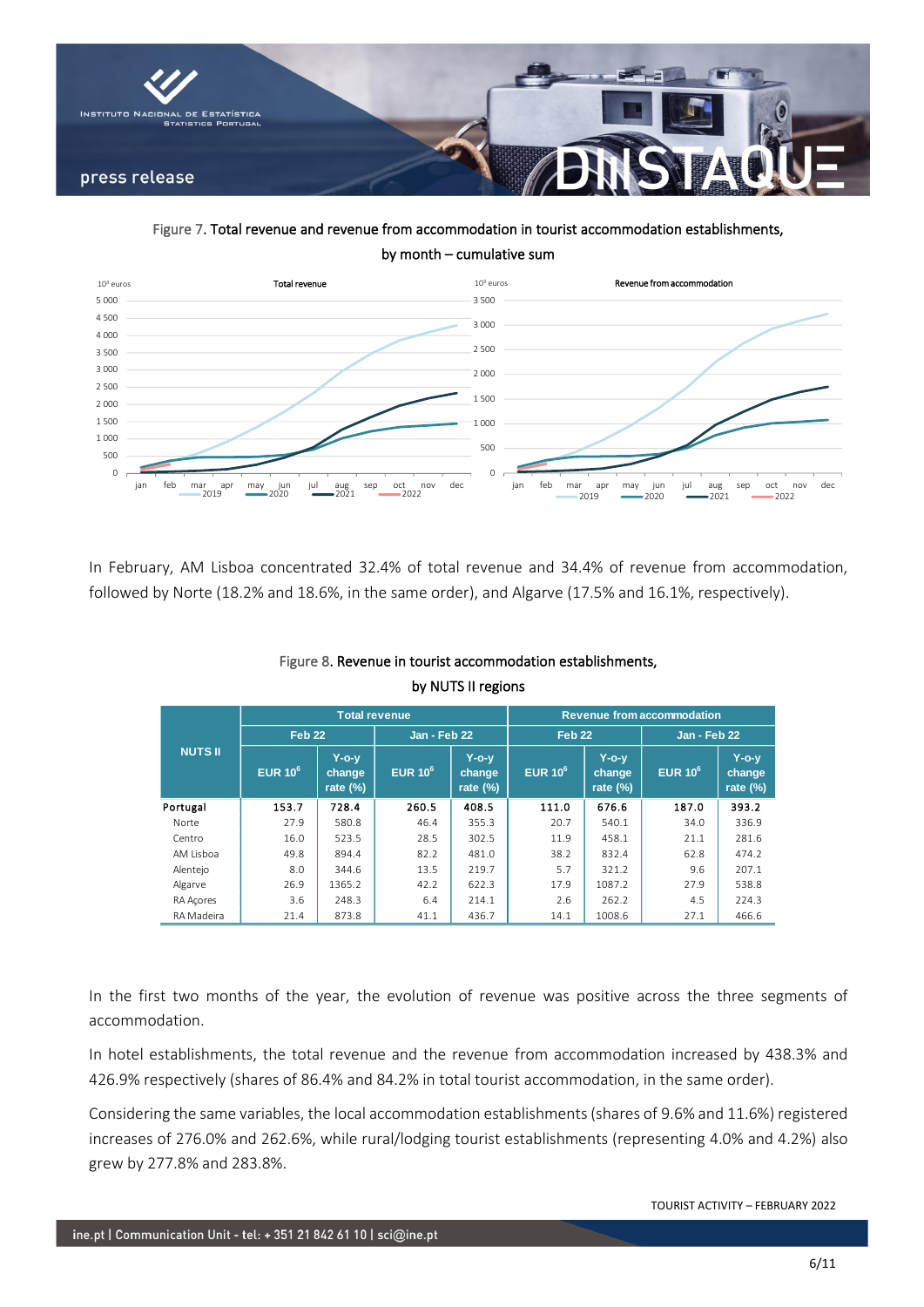

### Figure 9. Revenue in tourist accommodation establishments,

|                                            |                   |                                      | <b>Revenue from accommodation</b> |                                      |                   |                                      |                     |                                |  |
|--------------------------------------------|-------------------|--------------------------------------|-----------------------------------|--------------------------------------|-------------------|--------------------------------------|---------------------|--------------------------------|--|
|                                            | Feb <sub>22</sub> |                                      | <b>Jan - Feb 22</b>               |                                      | Feb <sub>22</sub> |                                      | <b>Jan - Feb 22</b> |                                |  |
| <b>NUTS II</b>                             | EUR $10^6$        | $Y$ -o- $V$<br>change<br>rate $(\%)$ | EUR $10^6$                        | $Y$ -o- $V$<br>change<br>rate $(\%)$ | EUR $10^6$        | $Y$ -o- $V$<br>change<br>rate $(\%)$ | EUR 10 <sup>6</sup> | $Y$ -o-v<br>change<br>rate (%) |  |
| Total                                      | 153.7             | 728.4                                | 260.5                             | 408.5                                | 111.0             | 676.6                                | 187.0               | 393.2                          |  |
| <b>Hotels and similar</b>                  | 133.1             | 801.4                                | 225.0                             | 438.3                                | 93.7              | 757.7                                | 157.5               | 426.9                          |  |
| Hotels                                     | 106.2             | 818.6                                | 179.7                             | 445.0                                | 75.0              | 775.8                                | 126.0               | 435.5                          |  |
| Apartment hotels                           | 13.5              | 863.2                                | 22.7                              | 455.2                                | 8.8               | 860.2                                | 14.7                | 472.7                          |  |
| Pousadas and quintas da Madeira            | 3.3               | 2997.0                               | 5.8                               | 862.2                                | 2.3               | 3462.9                               | 3.9                 | 871.9                          |  |
| Tourist apartments                         | 5.4               | 636.6                                | 9.0                               | 385.9                                | 4.1               | 554.4                                | 6.9                 | 337.9                          |  |
| Tourist villages                           | 4.6               | 382.8                                | 7.9                               | 243.6                                | 3.4               | 360.3                                | 5.9                 | 228.5                          |  |
| Local accommodation                        | 14.6              | 423.6                                | 25.0                              | 276.0                                | 12.8              | 395.4                                | 21.8                | 262.6                          |  |
| Tourism in rural areas and lodging tourism | 6.0               | 500.1                                | 10.4                              | 277.8                                | 4.5               | 475.0                                | 7.8                 | 283.8                          |  |

### by segment and by type

In all tourist accommodation establishments, the average revenue per available room (RevPAR) amounted to EUR 24.3 in February, having increased by 318.4% (+120.6% in January). In February 2020, the RevPAR had been EUR 28.5.

AM Lisboa (EUR 34.4) and RA Madeira (EUR 33.8) recorded the highest RevPAR.



## Figure 10. Average revenue per available room in tourist accommodation establishments, by NUTS II regions

Since the beginning of the year, this indicator increased by 203.0% and registered growths of 216.9% in hotel establishments, 157.2% in local accommodation, and 109.0% in rural/lodging tourism.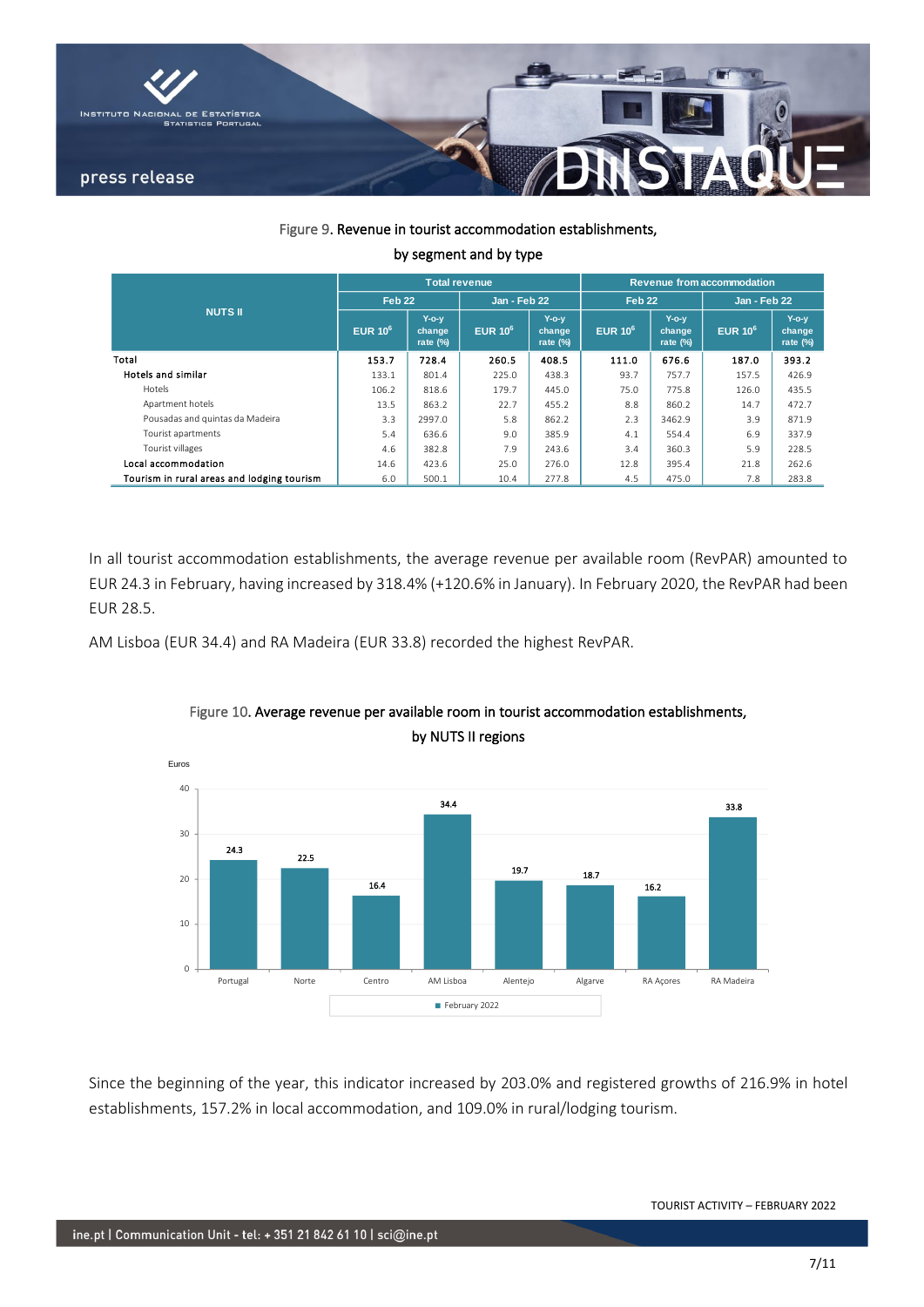

Figure 11. RevPAR in tourist accommodation establishments,

|  |  |  | by type and category |
|--|--|--|----------------------|
|--|--|--|----------------------|

| Type of establishment and category         |               | RevPAR $(E)$      | Year-on-year change rate (%) |                   |              |  |
|--------------------------------------------|---------------|-------------------|------------------------------|-------------------|--------------|--|
|                                            | <b>Feb-21</b> | Feb <sub>22</sub> | Jan - Feb 22                 | Feb <sub>22</sub> | Jan - Feb 22 |  |
| Total                                      | 5.8           | 24.3              | 19.8                         | 318.4             | 203.0        |  |
| Hotels and similar                         | 5.8           | 25.9              | 20.9                         | 349.5             | 216.9        |  |
| Hotels                                     | 6.1           | 26.9              | 21.7                         | 341.3             | 215.6        |  |
| *****                                      | 5.9           | 43.2              | 35.5                         | 627.0             | 294.0        |  |
| ****                                       | 6.0           | 26.1              | 20.7                         | 337.7             | 211.1        |  |
| ***                                        | 6.1           | 19.6              | 15.8                         | 223.7             | 154.4        |  |
| $***$ /*                                   | 6.7           | 18.0              | 15.1                         | 169.5             | 130.6        |  |
| Apartment hotels                           | 6.0           | 26.5              | 21.5                         | 345.0             | 206.7        |  |
| *****                                      | 18.1          | 49.6              | 38.4                         | 173.1             | 86.4         |  |
| ****                                       | 3.8           | 23.0              | 18.8                         | 506.8             | 291.0        |  |
| $***$ / **                                 | 8.9           | 19.2              | 17.2                         | 116.4             | 110.9        |  |
| Pousadas and quintas da Madeira            | 10.1          | 45.8              | 37.7                         | 352.3             | 113.3        |  |
| <b>Tourist apartments</b>                  | 4.1           | 16.4              | 13.4                         | 302.0             | 189.9        |  |
| <b>Tourist villages</b>                    | 4.1           | 17.0              | 13.9                         | 309.7             | 193.0        |  |
| Local accommodation                        | 5.7           | 18.6              | 15.5                         | 224.3             | 157.2        |  |
| Tourism in rural areas and lodging tourism | 6.8           | 17.0              | 15.0                         | 151.2             | 109.0        |  |

When considering the whole set of tourist accommodation establishments, the average daily rate (ADR) amounted to EUR 68.3 in February, having increased by 44.8% (+22.4% in January). When compared to February 2020, the ADR increased by 5.3%.



# Figure 12. ADR in tourist accommodation establishments, by NUTS II regions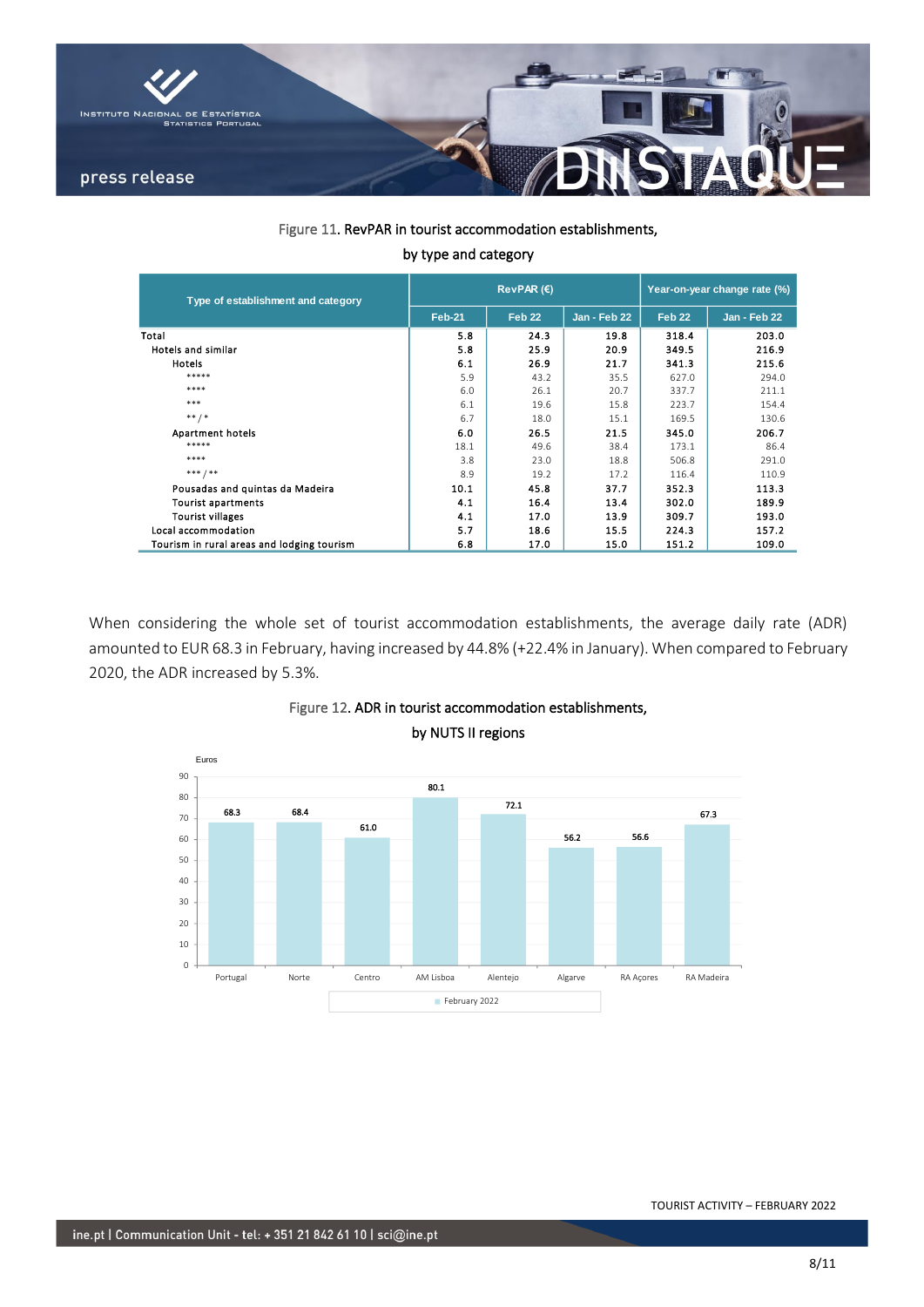

### Accommodation activity – overall view

In the first two months of the year, when considering the whole set of means of accommodation (tourist accommodation establishments, camping sites, holiday camps, and youth hostels) there were 2.2 million guests and 5.4 million overnight stays, corresponding to increases of 307.0% and 282.3%, respectively.

The number of overnight stays of residents amounted to 2.2 million and increased by 154.1%. The overnight stays of non-residents (share of 60.3%) grew by 488.2% and amounted to 3.2 million. Compared with February 2020, the number of overnight stays decreased by 29.6% (-16.6% concerning residents and -36.5% regarding non-residents).

In this set of accommodation establishments, the average stay (2.43 nights) declined by 6.1% (-13.1% concerning residents and -27.4% regarding non-residents).

|                                      |                 | <b>Total</b> |                          |                     |                                | <b>Residents</b>  |                                |                     |                                   | <b>Non residents</b> |                                |              |                                |
|--------------------------------------|-----------------|--------------|--------------------------|---------------------|--------------------------------|-------------------|--------------------------------|---------------------|-----------------------------------|----------------------|--------------------------------|--------------|--------------------------------|
| <b>NUTS II</b>                       |                 |              | Feb 22                   | <b>Jan - Feb 22</b> |                                | Feb <sub>22</sub> |                                | <b>Jan - Feb 22</b> |                                   | Feb <sub>22</sub>    |                                | Jan - Feb 22 |                                |
|                                      |                 | Value        | Y-o-y change<br>rate (%) | Value               | $Y$ -o-y<br>change<br>rate (%) | Value             | $Y$ -o-y<br>change<br>rate (%) | Value               | $Y$ -o-y<br>change<br>rate $(\%)$ | Value                | $Y$ -o-y<br>change<br>rate (%) | Value        | $Y$ -o-y<br>change<br>rate (%) |
| <b>Guests</b>                        |                 |              |                          |                     |                                |                   |                                |                     |                                   |                      |                                |              |                                |
| Total                                | 10 <sup>3</sup> | 13203        | 491.6                    | 2 2 2 8 2           | 307.0                          | 712.0             | 282.9                          | 12469               | 192.5                             | 608.3                | 1534.4                         | 981.4        | 710.0                          |
| Tourist accommodation establishments | <b>H</b>        | 1249.4       | 507.0                    | 2098.5              | 314.2                          | 673.5             | 286.1                          | 1174.5              | 193.4                             | 575.9                | 1734.4                         | 924.0        | 769.2                          |
| Camping sites                        | <b>ALC</b>      | 60.6         | 263.5                    | 113.0               | 192.3                          | 30.8              | 182.7                          | 59.6                | 147.8                             | 29.7                 | 416.9                          | 53.4         | 265.6                          |
| Holiday camps and youth hostels      |                 | 10.2         | 1476.6                   | 16.7                | 652.1                          | 7.7               | 1 2 1 0.6                      | 12.7                | 545.3                             | 2.6                  | 3912.5                         | 4.0          | 1485.0                         |
| Overnight stays                      |                 |              |                          |                     |                                |                   |                                |                     |                                   |                      |                                |              |                                |
| Total                                | 10 <sup>3</sup> | 3 188.9      | 452.3                    | 5 4 0 6 . 6         | 282.3                          | 1 2 6 5 . 3       | 229.3                          | 2 2 1 5 . 7         | 154.1                             | 1923.6               | 896.0                          | 3 191.0      | 488.2                          |
| Tourist accommodation establishments | <b>ALC</b>      | 2937.2       | 527.1                    | 4926.1              | 322.4                          | 1 1 5 5 . 4       | 251.8                          | 2.006.8             | 168.3                             | 1781.9               | 1 1 7 3 . 3                    | 2919.3       | 597.9                          |
| Camping sites                        | <b>ALC</b>      | 230.3        | 116.9                    | 444.6               | 85.0                           | 95.2              | 78.7                           | 183.0               | 56.7                              | 135.1                | 155.3                          | 261.6        | 111.8                          |
| Holiday camps and youth hostels      | <b>III</b>      | 21.4         | 662.6                    | 36.0                | 358.1                          | 14.8              | 482.2                          | 25.9                | 262.1                             | 6.6                  | 2 3 8 9 . 1                    | 10.1         | 1340.3                         |
| Average stay                         |                 |              |                          |                     |                                |                   |                                |                     |                                   |                      |                                |              |                                |
| Total                                | no. Nights      | 2.42         | $-6.6$                   | 2.43                | $-6.1$                         | 1.78              | $-14.0$                        | 1.78                | $-13.1$                           | 3.16                 | $-39.1$                        | 3.25         | $-27.4$                        |
| Tourist accommodation establishments |                 | 2.35         | 3.3                      | 2.35                | 2.0                            | 1.72              | $-8.9$                         | 1.71                | $-8.6$                            | 3.09                 | $-30.6$                        | 3.16         | $-19.7$                        |
| Camping sites                        | <b>H</b>        | 3.80         | $-40.3$                  | 3.93                | $-36.7$                        | 3.09              | $-36.8$                        | 3.07                | $-36.8$                           | 4.54                 | $-50.6$                        | 4.90         | $-42.1$                        |
| Holiday camps and youth hostels      | <b>III</b>      | 2.08         | $-51.6$                  | 2.15                | $-39.1$                        | 1.92              | $-55.6$                        | 2.03                | $-43.9$                           | 2.57                 | $-38.0$                        | 2.51         | $-9.1$                         |

### Figure 13. Main indicators of accommodation activity

The number of overnight stays increased in all means of accommodation

In the first two months of 2022, the tourist accommodation establishments hosted 2.1 million guests that spent 4.9 million overnight stays, corresponding to increases of 314.2% and 322.4% respectively. The number of overnight stays of residents increased by 168.3% and those of non-residents grew by 597.9%. In comparison with the same period in 2020, the number of overnight stays decreased by 30.4% (-15.4% regarding residents and -37.9% concerning non-residents).

The camping sites registered 113.0 thousand campers (+192.3%) and 444.6 thousand overnight stays (+85.0%), in the first two months of the year. When compared with the same period in 2020, the number of overnight stays decreased by 18.7% (-22.9% concerning residents and -15.5% regarding non-residents). The average stay (3.93 nights) decreased by 36.7% when compared with the same period in 2021.

The holiday camps and youth hostels welcomed 16.7 thousand guests (+652.1%) that spent 36.0 thousand overnight stays (+358.1%). When compared with the same period in 2020, the number of overnight stays decreased by 42.1% (-43.3% in residents and -38.7% in non-residents). The average stay (2.15 nights) decreased by 39.1% vis-à-vis the same period in 2021.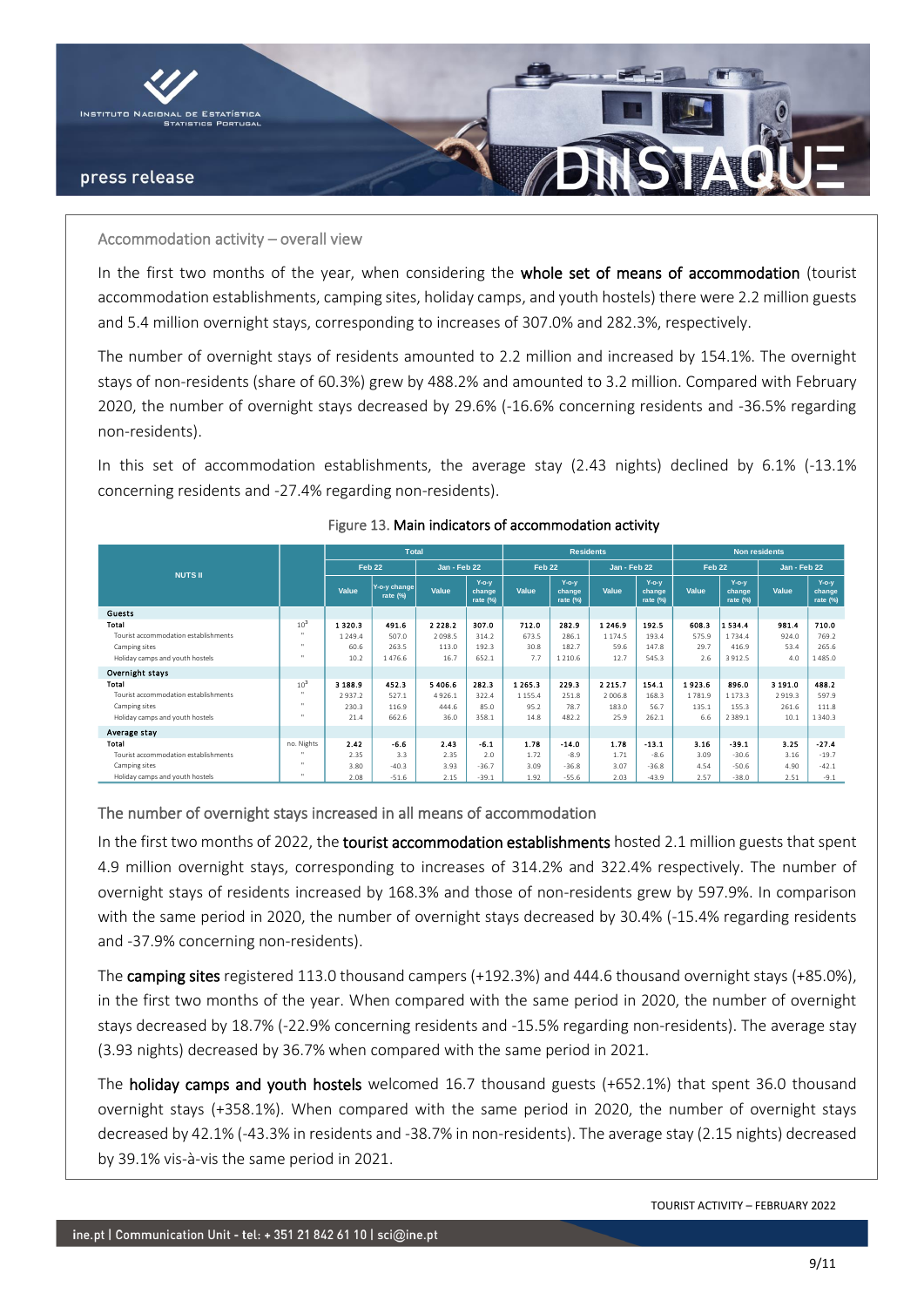

#### EXPLANATORY NOTES

In 2020, in the context of the COVID-19 pandemic, Statistics Portugal started to release a flash estimate of tourism activity, anticipating by 15 days the dissemination of data on guests and overnight stays in tourist accommodation establishments. The revisions occurring with the publication of later results have not been significant, so from the release of data from January 2021, Statistics Portugal anticipated by 15 days the dissemination of preliminary data on tourism activity, thus releasing fast statistics (at 30 days) of the main indicators (guests, overnight stays, with breakdown by residents and non-residents and main countries). The dissemination of results at 45 days is kept, with a greater geographical breakdown, with the remaining indicators - namely occupancy rate, revenue, RevPAR, and ADR - and considering the information on most types of accommodation (including camping and holiday camps and youth hostels).

The sources used in this press release are the Survey on guest stays in hotel establishments and other accommodations, the Survey on guest stays in camping sites, and the Survey on guest stays in holiday camps and youth hostels.

Data made available in this press release relates to establishments operating in each reference period, considering:

• 2021 – January to December: provisional results; 2022 – January: provisional results; 2022 – February: preliminary results.

In between preliminary, provisional, and final data, results are revised due to definitive answers instead of provisional and mainly due to the replacement of non-response estimates with effective responses. These effective responses include situations of suspended activity (seasonal, temporarily for other reasons, or definitive) not duly reported, resulting in the substitution of estimates by a null result, a situation with higher occurrence during the low season.

Guest – Individual that spends at least one overnight stay in a tourist accommodation activity establishment.

Overnight stay – Time spent by an individual between midday and midday of the following day.

Average stay – Relation between the number of overnight stays and the number of guests that originated those overnight stays during the reference period.

Net bed occupancy rate – corresponds to the relation between the number of overnight stays and the number of available beds, in the reference period, counting two beds for each double bed.

Total revenue – revenue from the activity of tourist accommodation establishments: room renting, food and beverage, and others related to the activity itself (assignment of spaces, laundry, tobacco, communications, etc.).

Revenue from accommodation  $-$  revenue from overnight stays spent by guests in all tourist accommodation establishments.

RevPAR – Revenue per available room, measured by the relation between the revenue from accommodation and the number of available rooms, in the reference period.

ADR – Average daily rate, measured by the relation between the revenue from accommodation and the number of occupied rooms in the reference period.

Hotels and similar – Includes hotels, apartment hotels, "pousadas", "quintas da Madeira", tourist apartments, and tourist villages.